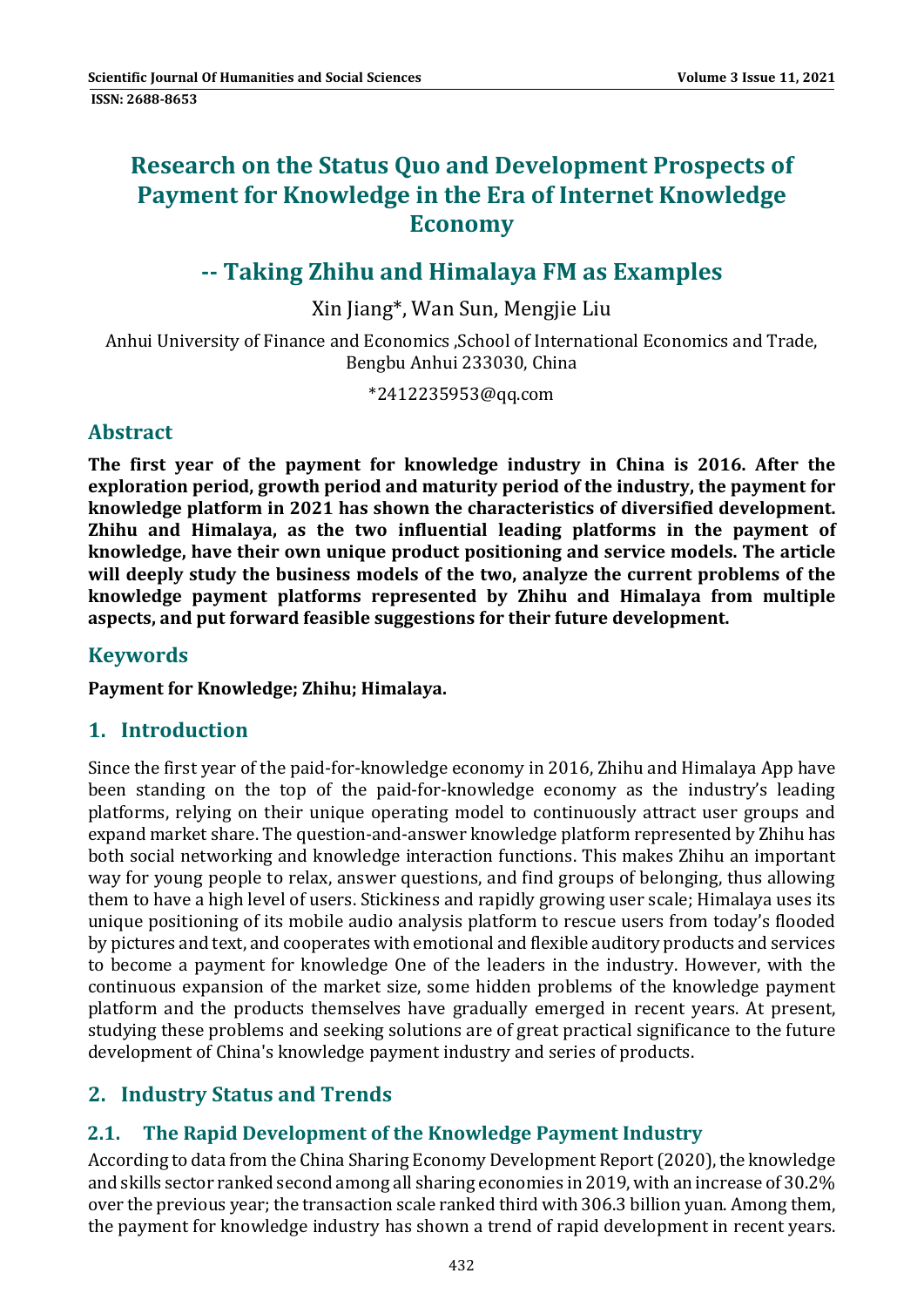The scale of the payment for knowledge market in China in 2019 has reached 2,780,200 yuan, which is about twice that of 2018. It is expected to exceed 39.2 billion yuan in 2020.

## **2.2. Users' Willingness to Pay for Knowledge is High**

With the continuous expansion of China's knowledge payment market, the number of users has also achieved rapid growth. The number of users has reached 130 million at the end of 2018. According to data from Analysys, 63% of respondents expressed their willingness to pay for high-quality content, hoping to use fragmented time to accept information on the knowledge payment platform to better adapt to the current rapidly changing social environment and fully reflect This has helped most people's high willingness to learn.

### **2.3. Diversified Forms of Payment for Knowledge Products**

At present, the product form of the knowledge payment platform in China can be roughly divided into the audio sharing mode represented by Himalaya and Get; the video course mode represented by Netease Cloud Class and the MOOC of China University; the knowledge question and answer mode represented by Zhihu and Baidu Zhizhi ; The live broadcast mode represented by Qianchao and Litchi micro-classes and the offline appointment mode represented by online and online behaviors, etc., have various types of modes.

## **3. Platform Introduction**

The payment for knowledge industry is developing rapidly with a wide variety of products. Therefore, this article will take the two most popular payment knowledge platforms "Zhihu" and "Ximalaya" as the research objects to further analyze the current position of the payment platform, product services, production methods, etc. The overall development status of the industry, and put forward certain improvement strategies for some of the problems and limitations of the industry.

Zhihu, the largest knowledge quiz community on the Chinese Internet, users from all walks of life gather on this platform to share their knowledge and experience. Focusing on the positioning of a high-quality content community, Zhihu has gradually evolved into a platform that integrates community sharing and knowledge payment in the continuous version changes. It has successively created Q&A, articles, columns, Zhihu University, paid consultation, and Diversified core functions such as HuLIVE and Zhihu Bookstore to better improve user experience and increase user activity.

Himalaya has created IP products in multiple fields such as audio, knowledge, and audiobooks, and is a representative platform for the development of a new "ear economy". It not only leads the innovation in the field of mobile audio, but also attracts a large number of people from the media to join the product platform. Since Himalaya founded the first "123" Knowledge Carnival in December 2016, after 4 years of development, the total consumption of this marketing festival in 2019 has reached 828 million yuan, an increase of 90% from 2018.

# **4. Platform Analysis**

Zhihu has further introduced professional knowledge paid services such as the salt selection column, Zhihu LIVE, and "one-on-one" paid consultation in order to meet the basic knowledge question and answer exchange needs. Zhihu expands Zhihu's content through diversified paid content production models, such as one-time payment Zhihu LIVE and paid consultation, highquality Q&A and article column appreciation functions, and various e-books that can be read for free by opening members. UGC content makes the transition of its paid content production model from the early PGC to UGC, and finally forms a comprehensive social knowledge community that combines PGC and UGC to meet the diverse needs of users.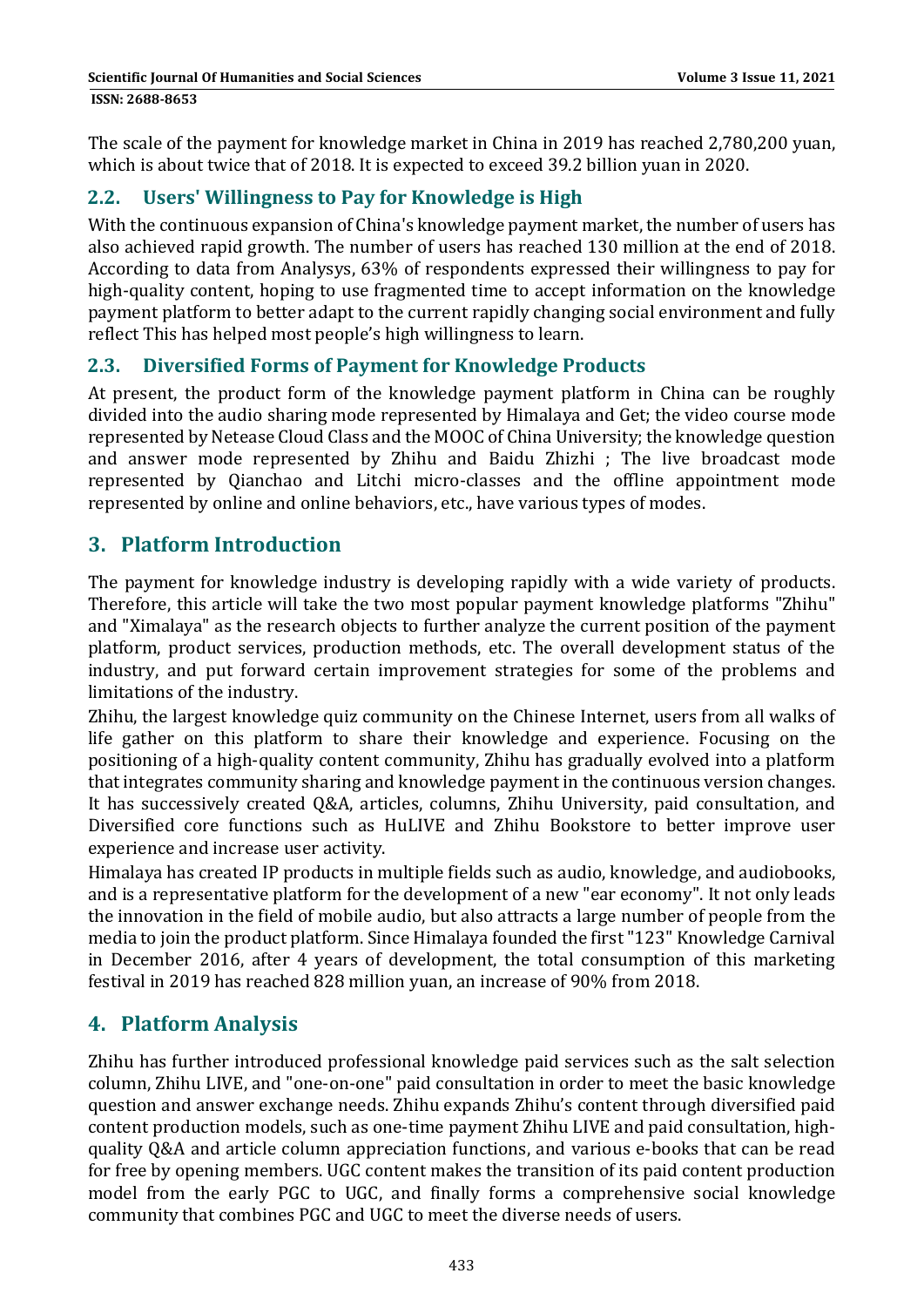Himalaya brings together hundreds of millions of audio files in many fields, and is committed to let users feel "love every second of company." The platform cooperates with publishing institutions, owns the audio copyright and audio adaptation rights of a large number of books, invites experts from various industries to record audio content, further builds a professional anchor team, and enhances the platform's PGC capabilities and the competitiveness of paid audio products. At the same time, Himalaya also provides UGC users with simplified recording audio channels, a large number of recording materials and other recording services. Audio sharing platform.

## **5. Current Problems in the Industry**

#### **5.1. Anxiety about Selling Knowledge, it is Difficult to Fulfill Advertising Promises**

The rise of the knowledge-paid economy is closely related to China's current era of knowledgebased economy. Most of the middle class in contemporary society have received higher education and enjoyed the dividends of the era of knowledge realization, but they are dissatisfied with the status quo and look forward to climbing. Under the real anxiety of the middle-class group moving to the upper class, the knowledge economy just came into being. Various payment platforms for knowledge use the anxiety of today's people to misinterpret and exaggerate "modern success" in the process of propaganda. Directly link people's cognitive progress with modern success, create a social atmosphere of knowledge anxiety, and use this as a gimmick to sell their knowledge products and services to users. However, most of these products only rely on the formation of fragmented and popular scientific theories, and lack of macroscopic and systematic methodology, thinking logic, and cognitive system construction, making it difficult for users to truly learn dry knowledge. As for the specific service content, its marketing is also suspected of exaggerating publicity. Many paid courses are for eye-catching, and they do not hesitate to use the "screaming effect" on the title: such as the "60 Seconds of Taobao Class" in the paid audio compilation and the "One Hour Solving Men's Skin Care Troubles" in Zhihu LIVE and other title party courses. These products and services are contrary to the propaganda of "Massive knowledge and dry goods in the Himalayas" and Zhihu "build a new (knowledge) world". The advertisement seems to give users a real promise of effectiveness, but in fact, users often "forget 7 after reading the course" after learning the course. It is difficult to apply the knowledge of the course in real life, let alone improve their own cognitive realm..

### **5.2. Good and Bad Contents are Mixed, and Products are Cross‐duplicated**

Whether it is Zhihu, which is monetizing paid Q&A and LIVE course modules, or Himalaya, which implements a paid audio subscription model, the relevant knowledge products launched are basically non-fictional and supported by corresponding theories. It is precisely because of this that the depth and richness of its product content is inversely proportional to the frequency of production. However, in order to meet the needs of users, the frequency of updating fresh knowledge products remains high. According to the marginal utility of output, the platform cannot fully guarantee the quality of all its products. At the same time, due to the low entry barriers for most of the current paid knowledge products, it is easy for some bad and vulgar content and illegal users to get into it, causing pollution to the platform and community environment, which may lead to negative consequences such as affecting user experience and misleading. 

In addition, the course content in each category of LIVE lectures in Himalaya and Zhihuzhong is highly repetitive. For example, Zhihu LIVE has electronic audio books related to online bestsellers. However, according to the survey, it is found that the audio e-books in Zhihu LIVE and Himalaya-related products and services are highly overlapping in content. These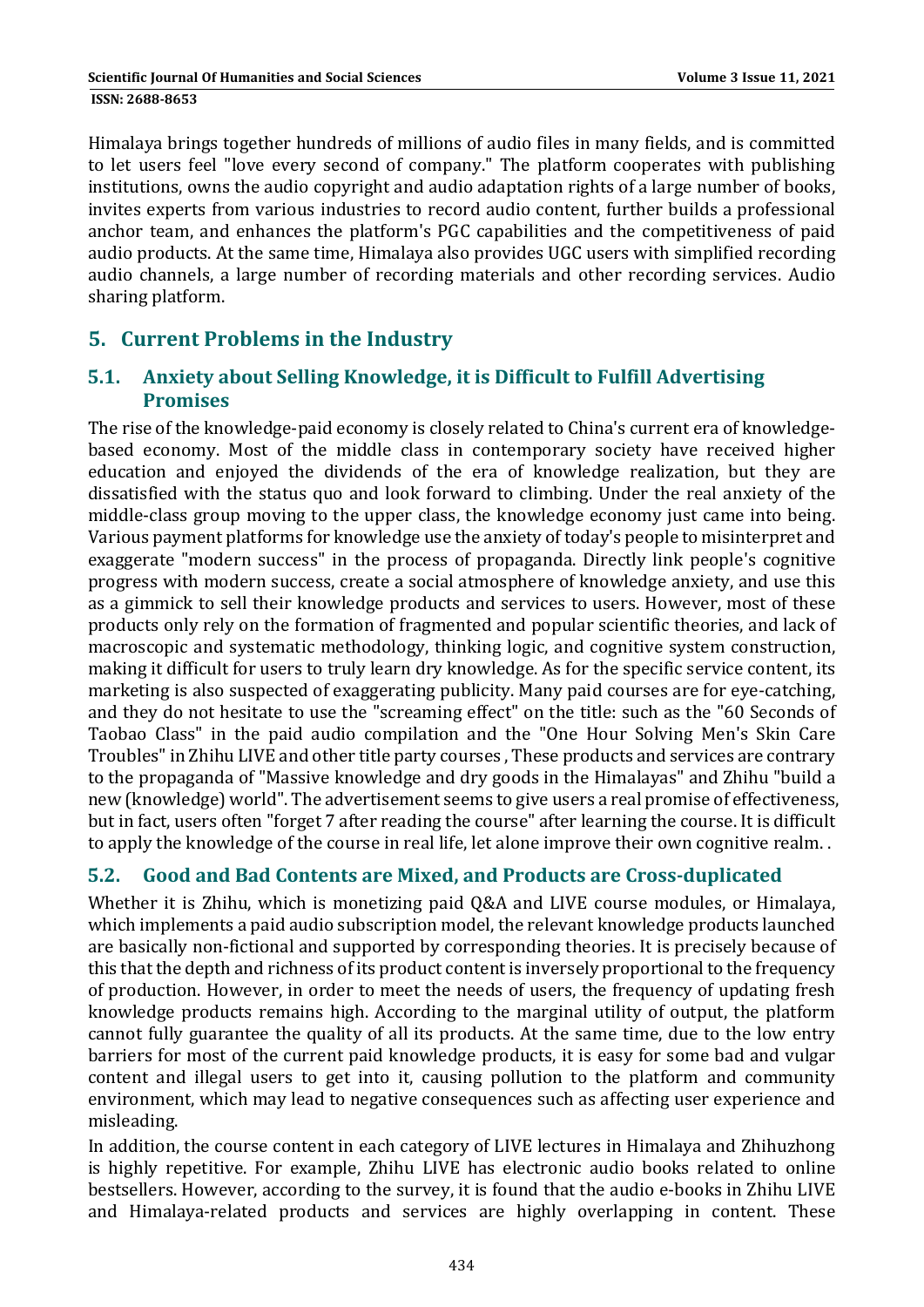homogenized and cross-content products and services are not only easy to differentiate the market share of their own brands, weaken the core competitiveness and unique advantages of the company, but also cause users to choose difficulties and fatigue, and seriously reduce the user experience.

## **6. Platform Development Suggestions**

### **6.1. Improve Content Quality, Improve Review and Classification Mechanisms**

First of all, all kinds of knowledge payment platforms should appropriately raise the threshold of creators and strictly screen their identities, such as adding identity verification procedures, establishing a creator's accountability system, and increasing penalties for bad creations. Secondly, the platform should reasonably cross the use of manual and machine algorithm review modes, comprehensively screen the content of submissions, and make detailed assessments and classifications according to the situation: low-quality products and services should be removed from the shelves in a timely manner, and the authors should be ordered to modify or modify them. Deletion; For vulgar and illegal information, the author must be quickly banned and held accountable for legal responsibility; for deviant and misleading content, warning labels can be marked, such as referring to Twitter's "Disputed Content Cautionary Reference" label to warn users that information needs to be carefully screened.

#### **6.2. Improve the Algorithm Recommendation Mechanism and Break through the Information Cocoon Room**

Knowledge payment platforms continue to improve the algorithm technology of big data and artificial intelligence to capture user interests and provide more accurate and intelligent content push. At the same time, they should also consider their own products, the long-term development of the industry and the perspective of social ethics, and recommend algorithms The mechanism is optimized and perfected, content quality and services are strengthened, and a benign product ecosystem is created to avoid big data killing and user information bias. The platform should get rid of user information narrowing and value polarization, make users interested in products in multiple fields, and diversify the user's network identity circle, which is conducive to users to promote the platform in a wider range and enhance the product's own IP reputation . In addition, the platform should increase the research and development of new algorithm technologies, in-depth development of collaborative algorithm recommendation and other new technologies that can broaden user information choices, integrate multiple algorithm mechanisms with each other, and associate a larger data combination recommendation system to integrate and optimize the platform. Recommendation, dissemination and promotion, to make up for the shortcomings of traditional algorithmic capabilities, to achieve more accurate predictions of user preferences, while collaboratively recommending other related information in a variety of content and fields, thereby breaking the shackles of user groups' information cocoon rooms.

#### **6.3. Innovate Business Models and Expand Business Operations**

Although Zhihu relies on the knowledge interaction community function of the UGC model to gain a foothold in the market, most of the successful practices in the knowledge payment module are the application of the PGC model. At present, Zhihu has launched services such as the salt selection column and Zhihu LIVE, but compared with its traditional Q&A community section, there is a problem of low visibility. Therefore, the platform as a whole needs to organically integrate PGC and UGC production methods and integrate different The functional modules, innovative business operation mechanism. Currently Zhihu is aware of this problem and has adjusted it. For example, in August 2019, it launched the MCN agency to recruit outstanding authors from various industries to create. Zhihu will also be able to separate high-